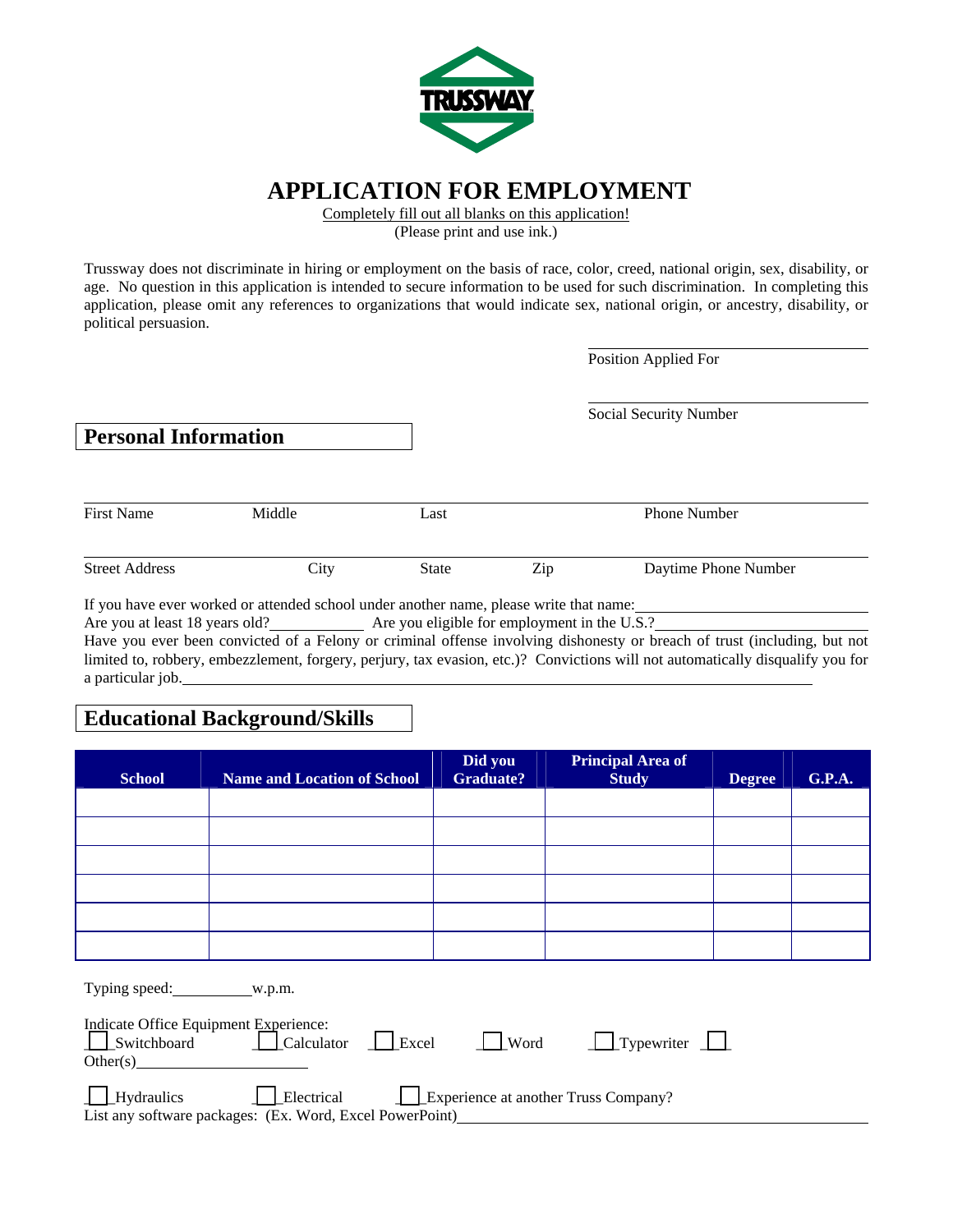| Foreign Language:                          |  |
|--------------------------------------------|--|
| Indicated if you read, write, and/or speak |  |
| Foreign Language: 1997                     |  |
| Indicated if you read, write, and/or speak |  |
|                                            |  |

## **Work Experience**

Please indicate no fewer than your last three (3) employers. List your most recent employer and position first, and all positions held with each company in the space provided. Attach a separate sheet if necessary. If you would like to attach a resume, you may do so; however, this form must still be completed.

| <b>Present or Last Employment</b>     |                            |                     |  |           |         |                                                 |  |       |  |  |
|---------------------------------------|----------------------------|---------------------|--|-----------|---------|-------------------------------------------------|--|-------|--|--|
| Name of Employer                      |                            | Type of Business    |  |           | Address |                                                 |  | Phone |  |  |
| <b>Starting Date</b><br>Month/Year    | Leaving Date<br>Month/Year | <b>Starting Pay</b> |  | Final Pay |         | Reason for Leaving<br>May We Contact?           |  |       |  |  |
| Job Title<br>Name of Supervisor       |                            |                     |  |           |         |                                                 |  |       |  |  |
| <b>Straight Salary</b>                |                            |                     |  |           |         | Other Compensation (i.e. cars, club membership) |  |       |  |  |
| Description of Work Responsibilities: |                            |                     |  |           |         |                                                 |  |       |  |  |
|                                       |                            |                     |  |           |         |                                                 |  |       |  |  |
|                                       |                            |                     |  |           |         |                                                 |  |       |  |  |

| <b>Present or Last Employment</b>     |                            |                     |  |                                 |                                                 |                 |       |  |  |
|---------------------------------------|----------------------------|---------------------|--|---------------------------------|-------------------------------------------------|-----------------|-------|--|--|
| Name of Employer                      |                            | Type of Business    |  |                                 | Address                                         |                 | Phone |  |  |
| <b>Starting Date</b><br>Month/Year    | Leaving Date<br>Month/Year | <b>Starting Pay</b> |  | Final Pay<br>Reason for Leaving |                                                 | May We Contact? |       |  |  |
| Job Title                             |                            |                     |  |                                 | Name of Supervisor                              |                 |       |  |  |
| <b>Straight Salary</b>                |                            |                     |  |                                 | Other Compensation (i.e. cars, club membership) |                 |       |  |  |
| Description of Work Responsibilities: |                            |                     |  |                                 |                                                 |                 |       |  |  |
|                                       |                            |                     |  |                                 |                                                 |                 |       |  |  |
|                                       |                            |                     |  |                                 |                                                 |                 |       |  |  |

|                                    | <b>Present or Last Employment</b>     |                     |                  |                                 |         |                                                 |  |       |                 |
|------------------------------------|---------------------------------------|---------------------|------------------|---------------------------------|---------|-------------------------------------------------|--|-------|-----------------|
| Name of Employer                   |                                       |                     | Type of Business |                                 | Address |                                                 |  | Phone |                 |
| <b>Starting Date</b><br>Month/Year | Leaving Date<br>Month/Year            | <b>Starting Pay</b> |                  | Final Pay<br>Reason for Leaving |         |                                                 |  |       | May We Contact? |
| Job Title                          |                                       |                     |                  |                                 |         | Name of Supervisor                              |  |       |                 |
| <b>Straight Salary</b>             |                                       |                     |                  |                                 |         | Other Compensation (i.e. cars, club membership) |  |       |                 |
|                                    | Description of Work Responsibilities: |                     |                  |                                 |         |                                                 |  |       |                 |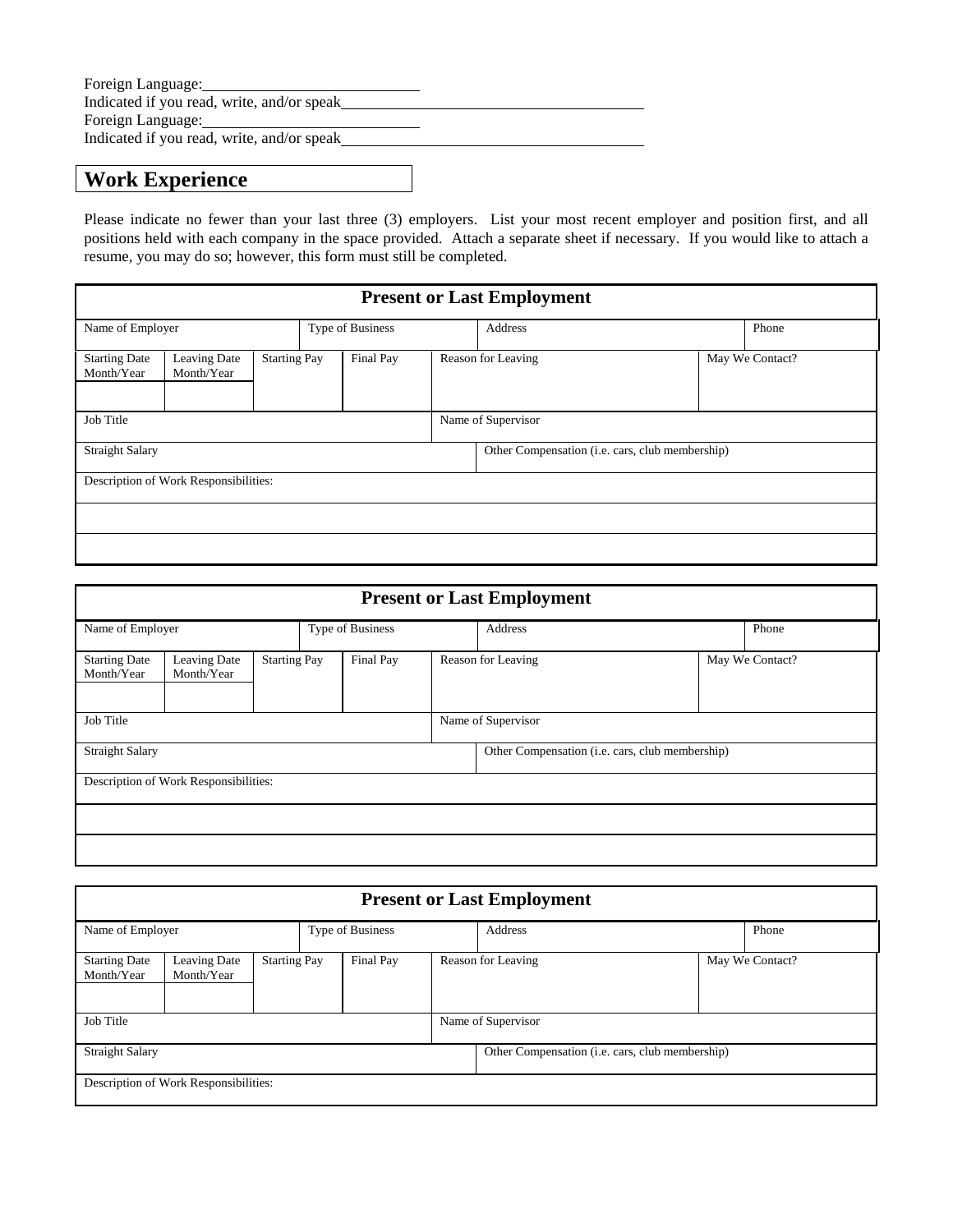# **Military Experience**

| <b>Branch of Service</b>                                                                                       | From Month/Year | To Month/Year |
|----------------------------------------------------------------------------------------------------------------|-----------------|---------------|
| Military experience applicable to the position applied for:                                                    |                 |               |
| <b>Other Experience</b>                                                                                        |                 |               |
| How were you referred to Trussway? (Check one)                                                                 |                 |               |
| <b>O_Ad_O_Employee O_Agency O_School O_State Employment Agency O_Other</b>                                     |                 |               |
|                                                                                                                |                 |               |
| Names of relatives employed by Trussway: 1992. The contract of the contract of relatives employed by Trussway: |                 |               |
| Name and phone number of person to contact in case of emergency:                                               |                 |               |
| Can you travel if the job requires it? $\bigcirc$ Yes $\bigcirc$ No                                            |                 |               |
|                                                                                                                |                 |               |
| Have you ever been employed by Trussway before? Date: Position: Position:                                      |                 |               |
| What starting salary will you consider?<br>When will you be available for employment?                          |                 |               |
|                                                                                                                |                 |               |
| Awards                                                                                                         |                 |               |

List any awards of honors you have received that relate to the job for which you are applying.

## **Personal Summary of Qualifications**

Please provide a brief summary of your experience, special skills, or qualities and how they apply to the job.